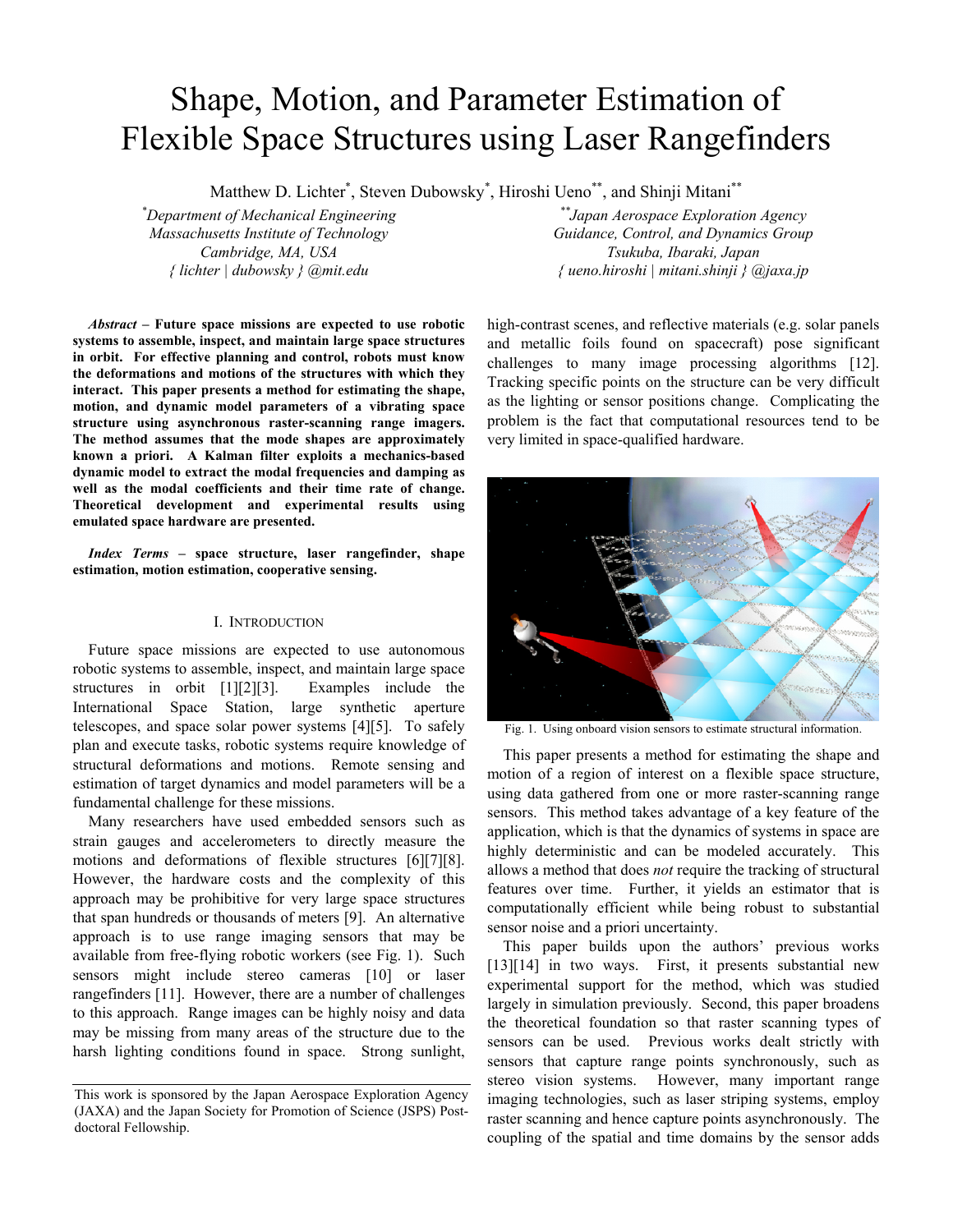substantial complexity to the estimation problem and is considered for the first time here.

# II. GENERAL APPROACH

#### *A. Assumptions*

Sensors are assumed to provide discrete 3-D range image clouds of the structure at known intervals. The time at which each point in the cloud is acquired is assumed to be known. Sensor noise may be substantial and is assumed to be additive, white, and unbiased, but not necessarily Gaussian. If multiple cooperative sensors are used to gather range images, their relative poses are assumed to be accurately known so that their data can be expressed in a common reference frame.

The structural dynamics are assumed to be linear or weakly nonlinear. The modal coefficients  $A(t)$  and their time rate of change  $V(t)$  are assumed to approximately take the form of decaying sinusoids:

$$
A_i(t) \approx e^{-\alpha_i t} \sin(\omega_i t + \varphi_i)
$$
  
\n
$$
V_i(t) \equiv \frac{d}{dt} A_i(t) \approx e^{-\alpha_i t} \omega_i \cos(\omega_i t + \varphi_i) - \alpha_i A_i(t)
$$
\n(1)

The structure's mode shapes are assumed to be reasonably well-known to the estimator a priori. These could be provided from theoretical or empirical analysis performed offline beforehand. Modal information is assumed to be updated whenever the fundamental mode shapes change (e.g. due to a structural configuration change, added mass, etc.). The modal frequencies are assumed to be known to within  $\pm 20$  percent a priori.

#### *B. Approach*

Let the natural mode shapes of the structure be denoted as  $\Phi(x)$  for each mode *i*. For a linear elastic system, the dynamic response of the structural deformations  $z(x,t)$  can be written as

$$
z(x,t) = \sum_{i=1}^{m} A_i(t) \Phi_i(x) = A(t)^T \Phi(x)
$$
 (2)

where  $z(x,t)$  is the deflection from the structure's equilibrium state, *m* is the number of modes excited in the response, and  $A_i(t)$  is the  $i^{th}$  modal coefficient, which oscillates sinusoidally according to (1).

The goal is to estimate the time domain functions  $A_i(t)$  for all modes of interest. This will reduce shape estimation to simply a modal reconstruction using the estimates of  $A_i(t)$ and the mode shapes  $\Phi_i(x)$ .

Estimation of  $A_i(t)$  will occur here in two steps. First, a modal decomposition in the spatial domain is performed on the range image to arrive at a coarse estimate  $\overline{A}_i(t)$ . This estimate is then filtered in the time domain using a Kalman

filter to arrive at a refined estimate  $\hat{A}_i(t)$ . Note the hat notation used to denote coarse and refined estimates.

### III. MODAL DECOMPOSITION

The estimation process first uses a modal decomposition of the visual data to find coarse estimates of the modal coefficients  $A(t)$ .

Define an inner product (dot product) over some space *X* as

$$
\langle a,b\rangle_{X} = \int_{X} a(x)b^{T}(x)dx = \int_{X} \begin{bmatrix} a_{1}(x)b_{1}(x) & a_{1}(x)b_{2}(x) & \cdots \\ a_{2}(x)b_{1}(x) & a_{2}(x)b_{2}(x) & \cdots \\ \vdots & \vdots & \ddots \end{bmatrix} dx
$$

Let the space *X* be the "backbone" surface of the target structure. For example, if the structure is a planar sheet of uniform thickness, then the space  $X$  is the 2-D reference surface embedded in the sheet at its equilibrium configuration, and  $z(x,t)$  represents the deformation normal to the surface at some location *x* in *X*. One useful property of mode shapes is that they are orthogonal in the space *X* (i.e.  $\langle \Phi_i, \Phi_j \rangle_X = 0$  for all  $i \neq j$ ).

Consider a subspace  $Y \subset X$ , which represents a discrete, not necessarily uniform sampling of the space *X* (see Fig. 2). The subspace *Y* is the sample space defined by the range measurements, and may be changing in time as the sensor and/or structure move.



Fig. 2. Sample space *Y* in complete space *X.*

In this discrete space the inner product reduces to:

$$
\langle a,b\rangle_Y = \sum_{k=1}^n a(y_k) b^T(y_k)
$$

where  $y_k$  is the  $k^{th}$  discrete point in the sample space *Y* and *n* is the number of discrete points in the sample space.

Define a symmetric modal correlation matrix  $M_Y$  to describe the inner products of the mode shapes in the sample space *Y*, for the *m* excited modes:

$$
M_{Y} = \langle \Phi, \Phi \rangle_{Y} = \begin{bmatrix} \langle \Phi_{1}, \Phi_{1} \rangle_{Y} & \cdots & \langle \Phi_{1}, \Phi_{n} \rangle_{Y} & \cdots & \langle \Phi_{1}, \Phi_{m} \rangle_{Y} \\ \vdots & \ddots & \vdots & \ddots & \vdots \\ \langle \Phi_{i}, \Phi_{1} \rangle_{Y} & \cdots & \langle \Phi_{i}, \Phi_{i} \rangle_{Y} & \cdots & \langle \Phi_{i}, \Phi_{m} \rangle_{Y} \\ \vdots & \ddots & \vdots & \ddots & \vdots \\ \langle \Phi_{m}, \Phi_{1} \rangle_{Y} & \cdots & \langle \Phi_{m}, \Phi_{i} \rangle_{Y} & \cdots & \langle \Phi_{m}, \Phi_{m} \rangle_{Y} \end{bmatrix}.
$$
 (3)

If *Y* is dense and uniformly distributed over *X*, then  $M_Y \approx \lambda M_Y$  for some scale factor  $\lambda$ . However, this paper considers the general case in which the sample space *Y* is not a uniform and complete sampling of the complete structure space *X* (e.g. the sensors observe only a portion of the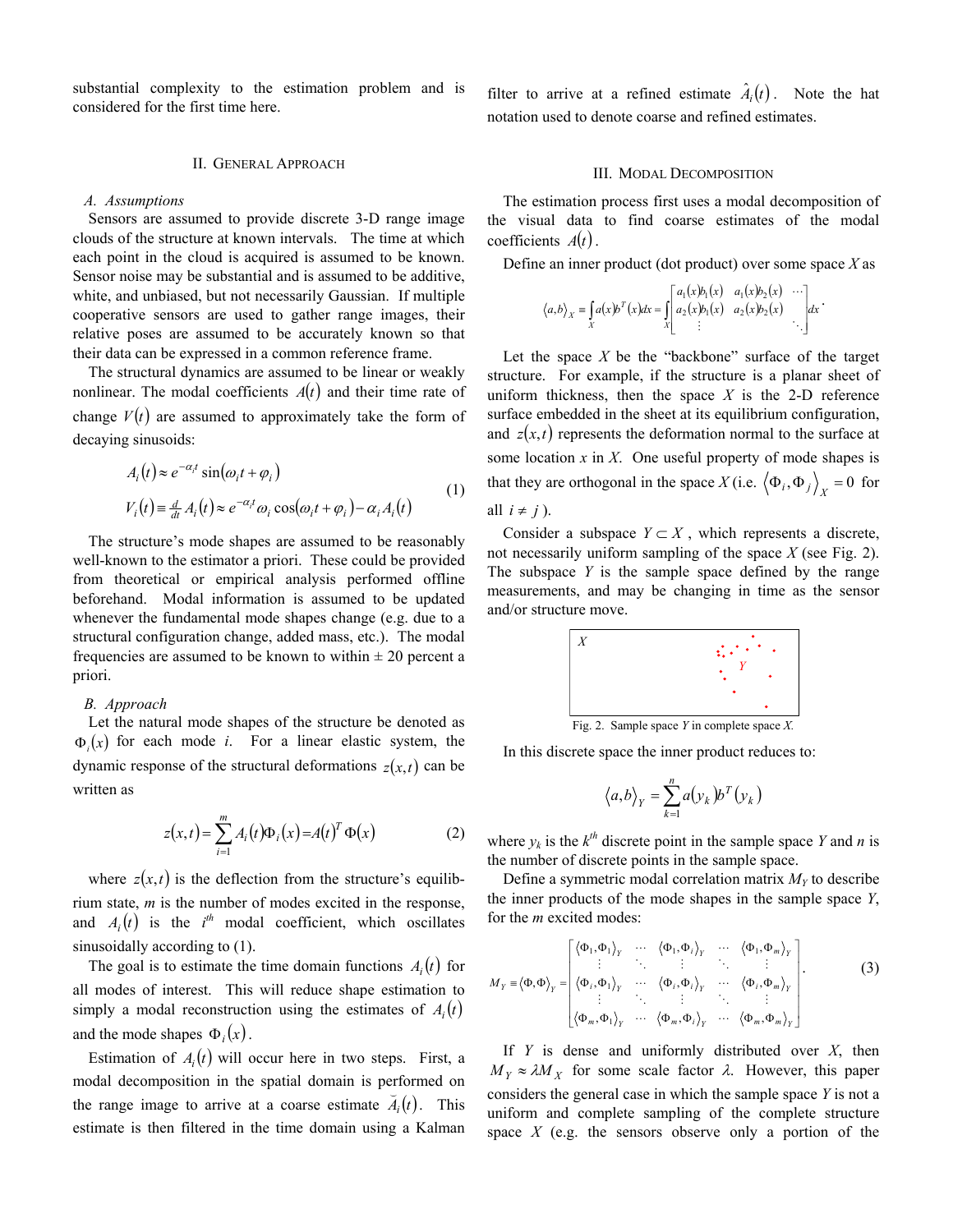structure). If the sample space is changing (e.g. the sensors are moving), the modal correlation matrix  $M_Y$  and the inner product operator  $\langle a,b \rangle_{y}$  are not constant and must be recomputed at each time step.

By the Cauchy-Schwarz inequality, it can be shown that *MY* is positive semidefinite [13]. The semidefinite condition arises only from a pathological choice of the sample space *Y* such that certain modes are unobservable or undiscernable (i.e. the modes are aliased spatially). The condition number of *MY* can be checked to determine the proximity to this condition. All further discussion assumes that  $M<sub>Y</sub>$  is positive definite, well-conditioned, and invertible.

In this problem, a vector of range image points is provided to the estimator at some reference time  $t$ . The  $k^{th}$  element of the vector (the  $k^{th}$  point) measures the displacement of the structure at some location  $y_k$  and time  $t + \Delta_k$ , where  $\Delta_k$  is a known time delay due to the asynchronous nature of raster scanning. The  $k<sup>th</sup>$  measurement can be written as

$$
\overline{z}_k(t) = \left(\sum_{i=1}^m A_i(t + \Delta_k) \Phi_i(y_k)\right) + e_k
$$
\n
$$
= A(t + \Delta_k)^T \Phi(y_k) + e_k
$$
\n(4)

where the overbar is used to denote a measurement,  $A(t + \Delta_k)$  is the vector of modal coefficients at time  $t + \Delta_k$ ,  $\Phi(y_k)$  is the vector of mode shapes evaluated at location  $y_k$ , and  $e_k$  is additive sensor noise. The delay  $\Delta_k$  is a significant complication to the original method presented in [13][14] and methods to handle it are now presented.

Applying trigonometric substitutions to (1) yields

$$
A_i(t + \Delta_k) = A_i(t) f_i(\Delta_k) + V_i(t) g_i(\Delta_k)
$$
 (5)

where  $f_i$  and  $g_i$  are delay modulation functions given by

$$
f_i(\Delta_k) = e^{-\alpha_i \Delta_k} \left( \cos(\omega_i \Delta_k) + \frac{\alpha_i \sin(\omega_i \Delta_k)}{\omega_i} \right)
$$
  

$$
g_i(\Delta_k) = e^{-\alpha_i \Delta_k} \left( \frac{\sin(\omega_i \Delta_k)}{\omega_i} \right)
$$
 (6)

Reasonable a priori guesses should be used for the frequency and damping terms in (6). In this application, damping  $\alpha_i$  and time delay  $\Delta_k$  are usually small enough that  $\alpha_i$  can be set to zero in (6) without noticeably affecting estimator performance.

Substituting (5) into (4) yields

$$
\overline{z}_{k}(t) = \sum_{i=1}^{m} A_{i}(t) f_{i}(\Delta_{k}) \Phi_{i}(y_{k})
$$
\n
$$
+ \sum_{i=1}^{m} V_{i}(t) g_{i}(\Delta_{k}) \Phi_{i}(y_{k}) + e_{k}
$$
\n(7)

 $\Phi_i^f(y_k, \Delta_k) \equiv f_i(\Delta_k) \Phi_i(y_k)$  $\Phi_i^g(y_k, \Delta_k) \equiv g_i(\Delta_k) \Phi_i(y_k)$ . (8)

These can be viewed as fundamental mode shapes in the space-time domain (as opposed to the original modes  $\Phi_i ( y_k )$ , which reside strictly in the spatial domain). Equation (7) can then be written in the compact form

$$
\overline{z}_k(t) = A(t)^T \Phi^f(y_k, \Delta_k) + V(t)^T \Phi^g(y_k, \Delta_k) + e_k
$$
  
= 
$$
\begin{cases} A(t) \Big|^T \Big[ \Phi^f(y_k, \Delta_k) \Big] + e_k \\ V(t) \Big] \Big[ \Phi^g(y_k, \Delta_k) \Big] + e_k \end{cases}
$$
(9)

Define a delay-modulated modal correlation matrix  $M'_Y$ using the delay-modulated mode shapes:

$$
M'_{Y} = \begin{bmatrix} \langle \Phi^{f}, \Phi^{f} \rangle_{Y} & \langle \Phi^{f}, \Phi^{g} \rangle_{Y} \\ \langle \Phi^{g}, \Phi^{f} \rangle_{Y} & \langle \Phi^{g}, \Phi^{g} \rangle_{Y} \end{bmatrix}
$$
(10)  

$$
= \begin{bmatrix} \langle \Phi_{1}^{f}, \Phi_{1}^{f} \rangle_{Y} & \cdots & \langle \Phi_{1}^{f}, \Phi_{m}^{f} \rangle_{Y} & \langle \Phi_{1}^{f}, \Phi_{1}^{g} \rangle_{Y} & \cdots & \langle \Phi_{1}^{f}, \Phi_{m}^{g} \rangle_{Y} \\ \vdots & \ddots & \vdots & \vdots & \ddots & \vdots \\ \langle \Phi_{m}^{f}, \Phi_{1}^{f} \rangle_{Y} & \cdots & \langle \Phi_{m}^{f}, \Phi_{m}^{f} \rangle_{Y} & \langle \Phi_{m}^{f}, \Phi_{1}^{g} \rangle_{Y} & \cdots & \langle \Phi_{m}^{f}, \Phi_{m}^{g} \rangle_{Y} \\ \langle \Phi_{1}^{g}, \Phi_{1}^{f} \rangle_{Y} & \cdots & \langle \Phi_{1}^{g}, \Phi_{m}^{f} \rangle_{Y} & \langle \Phi_{1}^{g}, \Phi_{1}^{g} \rangle_{Y} & \cdots & \langle \Phi_{1}^{g}, \Phi_{m}^{g} \rangle_{Y} \\ \vdots & \ddots & \vdots & \vdots & \ddots & \vdots \\ \langle \Phi_{m}^{g}, \Phi_{1}^{f} \rangle_{Y} & \cdots & \langle \Phi_{m}^{g}, \Phi_{m}^{f} \rangle_{Y} & \langle \Phi_{m}^{g}, \Phi_{1}^{g} \rangle_{Y} & \cdots & \langle \Phi_{m}^{g}, \Phi_{m}^{g} \rangle_{Y} \end{bmatrix}
$$

Taking inner products of the measurements with the delaymodulated mode shapes yields

$$
\begin{aligned}\n\left\{\left\langle \Phi^{f}, \overline{z} \right\rangle_{Y} \\
\left\langle \Phi^{g}, \overline{z} \right\rangle_{Y}\n\right\} &= \begin{cases}\n\left\langle \Phi_{1}^{f}, \overline{z} \right\rangle_{Y} \\
\left\langle \Phi_{m}^{f}, \overline{z} \right\rangle_{Y} \\
\left\langle \Phi_{1}^{g}, \overline{z} \right\rangle_{Y} \\
\vdots \\
\left\langle \Phi_{m}^{g}, \overline{z} \right\rangle_{Y}\n\end{cases}.\n\end{aligned} \tag{11}
$$
\n
$$
= M_{Y}^{\prime} \left\{\begin{aligned}\nA(t) \\
V(t)\n\end{aligned}\right\} + \left\{\left\langle \Phi^{g}, e \right\rangle_{Y}\n\right\}
$$

Rearranging yields

$$
M'_{Y}^{-1}\left\{\left\langle \Phi^{f},\overline{z}\right\rangle _{Y}\right\} =\left\{ \begin{matrix} A(t)\\ V(t) \end{matrix} \right\} +M'_{Y}^{-1}\left\{\left\langle \Phi^{f},e\right\rangle _{Y}\right\} \left\langle \Phi^{g},e\right\rangle _{Y}\right\}
$$

and therefore an unbiased estimate of  $A(t)$  and  $V(t)$  is given by

Define the delay-modulated mode shapes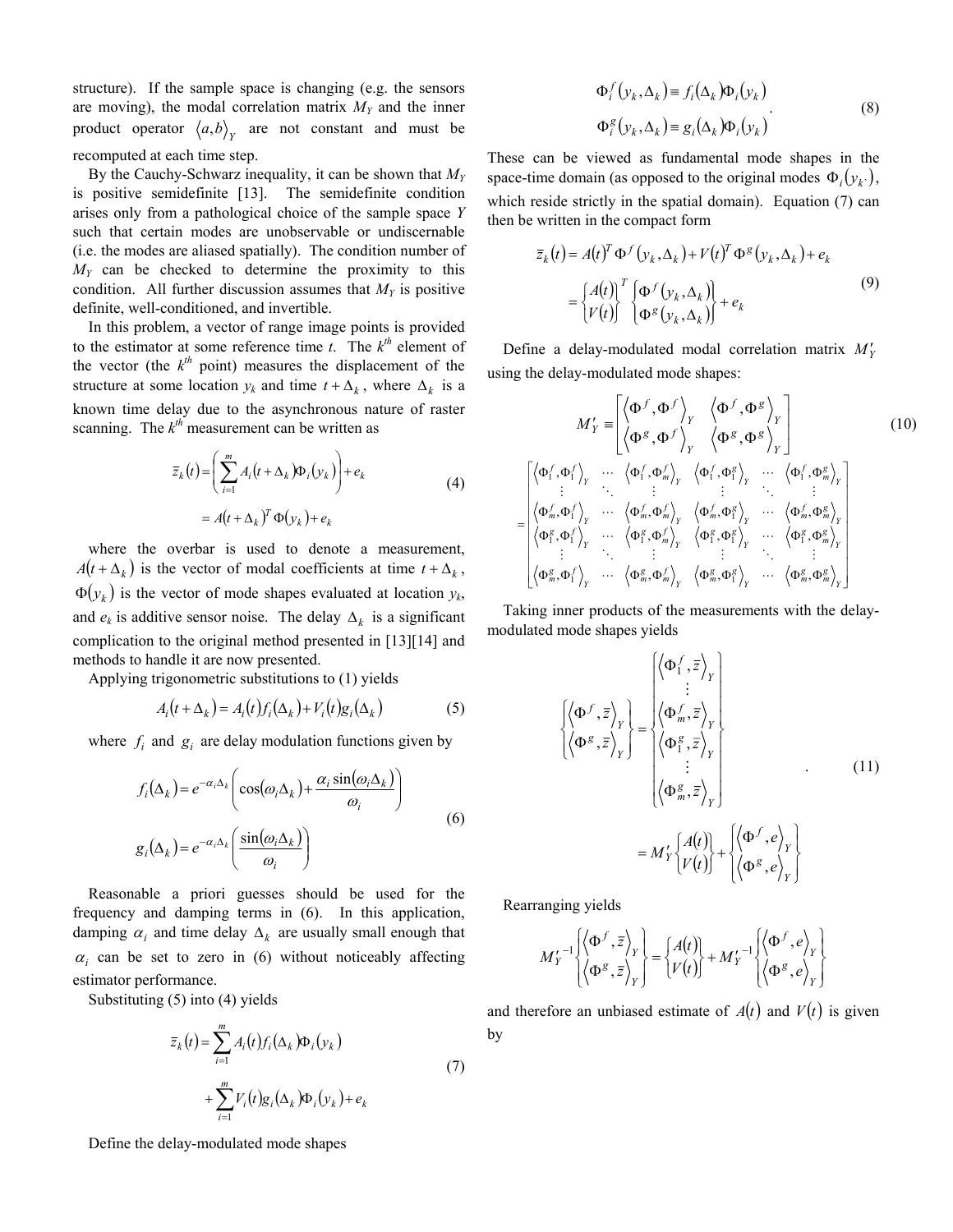$$
\begin{aligned}\n\left\{\begin{aligned}\n\breve{A}(t) \\
\breve{V}(t)\n\end{aligned}\right\} &= M_Y'^{-1} \begin{cases}\n\left\langle \Phi^f, \bar{z} \right\rangle_Y \\
\left\langle \Phi^g, \bar{z} \right\rangle_Y\n\end{cases} \\
&= \begin{cases}\nA(t) \\
V(t)\n\end{cases} + w\n\end{aligned} \tag{12}
$$

where the error *w* is given by

$$
w = \begin{Bmatrix} \breve{A}(t) - A(t) \\ \breve{V}(t) - V(t) \end{Bmatrix} = M_Y^{-1} \begin{Bmatrix} \langle \Phi^f, e \rangle_Y \\ \langle \Phi^g, e \rangle_Y \end{Bmatrix}.
$$

The error covariance on the estimate given by (12) is therefore

$$
\Lambda_{ww} = E\left[w \cdot w^T\right] \tag{13a}
$$
\n
$$
= M_Y'^{-1} E\left[\left\langle \frac{\langle \Phi^f, e \rangle_Y \langle e, \Phi^f \rangle_Y \mid \langle \Phi^f, e \rangle_Y \langle e, \Phi^g \rangle_Y}{\langle \Phi^g, e \rangle_Y \langle e, \Phi^f \rangle_Y \mid \langle \Phi^g, e \rangle_Y \langle e, \Phi^g \rangle_Y}\right]\right] M_Y'^{-1}.
$$

If the variance on the noise *e* is approximately the same for all image points, this reduces to

$$
\Lambda_{ww} = \sigma_e^2 M_Y^{\prime -1}
$$
 (13b)

where  $\sigma_e^2 = E \left| e_k^2 \right|$ . If the noise variance is substantially different for each range image point, the equation is not as concise but  $\Lambda_{ww}$  is still easily solved [13].

Equation (12) represents an easily computed coarse estimate of  $A(t)$  and  $V(t)$  that is unbiased and has a Gaussian error distribution with statistics computed from (13). It is a minimum-least-square-error estimate of  $A(t)$  and  $V(t)$  using data from a single sample time.

#### IV. KALMAN FILTERING: SINUSOID ESTIMATION

A Kalman filter is used to observe the time series  $\vec{A}(t)$  and  $\tilde{V}(t)$  and extract a better estimate of *A*(*t*) and *V*(*t*) using knowledge that they are weakly decaying sinusoids. Observation over time also allows the estimation of modal parameters.

The estimated state consists of  $\hat{A}(t)$ , its time rate of change  $\hat{V}(t)$ , the natural frequencies  $\hat{\omega}$ , and the modal damping rate  $\hat{\alpha}$ . If the true modal coefficients follow the trajectory given by (1), differentiation and substitution leads to the discretetime process model

$$
\begin{cases}\nA_i \\
V_i \\
\omega_i \\
\omega_i\n\end{cases} = \begin{cases}\n\exp(-\Delta \alpha_i) \cdot \left(A_i \cos(\Delta \omega_i) + \frac{(V_i + \alpha_i A_i)}{\omega_i} \sin(\Delta \omega_i)\right) \\
\exp(-\Delta \alpha_i) \cdot \left(V_i \cos(\Delta \omega_i) - \frac{\alpha_i V_i + (\omega_i^2 + \alpha_i^2) A_i}{\omega_i} \sin(\Delta \omega_i)\right) \\
\omega_i \\
\omega_i\n\end{cases} + v_i
$$
\n(14)

Note the lack of dependence on phase  $\varphi_i$ . If known external forces are applied to the structure (e.g. from robotic systems), they should be incorporated into the process model here.

Process noise is indicated in (14) by  $v \equiv \begin{cases} v_A & v_V \quad v_\omega & v_\alpha \end{cases}$ <sup>T</sup>, and is characterized by the covariance matrix

$$
\Lambda_{vv} \equiv E \Big[ v v^T \Big] \ . \tag{15}
$$

The values in this matrix should be chosen to describe the uncertainty in the dynamic model due to unmodeled disturbances and parameter uncertainty.

The Kalman filter measurement model is given by (12). Measurement noise *w* is white, unbiased, and Gaussian with statistics computed from (13).

The initial a posteriori state estimate is given by

$$
\begin{cases}\n\hat{A}(0) & \hat{v}(0) & \hat{\omega}(0) & \hat{\alpha}(0)\n\end{cases}\n\begin{cases}\n\hat{a}(0) & \tilde{v}(0) & \hat{\omega}_{\text{exp}} & \hat{\alpha}_{\text{exp}}\n\end{cases}\n\begin{cases}\n\hat{a}(0) & \hat{v}(0) & \hat{v}(0) \\
\hat{v}(0) & \hat{v}(0)\n\end{cases}
$$

where  $\omega_{exp}$  and  $\alpha_{exp}$  are the expected frequencies and damping predicted offline beforehand.

The initial a posteriori state error covariance should be chosen to describe the uncertainty in (16). The covariance on  $\hat{A}(0)$  and  $\hat{V}(0)$  will be the measurement covariance given by (13) while the other portions of the state covariance must be based engineering judgment of the actual system.

The implementation of the Kalman filter is straightforward using (12-16). Since the process model is nonlinear, an extended Kalman filter, unscented Kalman filter, particle filter, or a more general form of Bayesian estimator must be used. The unscented Kalman filter [15] was used here with good observed performance.

## V. SHAPE ESTIMATION: MODAL RECONSTRUCTION

Shape estimation is simply a modal reconstruction using (2) and the estimated modal coefficients:

$$
\hat{z}(x,t) = \sum_{i=1}^{m} \hat{A}_i(t)\hat{\Phi}_i(x) = \hat{A}(t)^T \hat{\Phi}(x).
$$
 (17)

The hat notation is used on the mode shapes  $\Phi(x)$  as a reminder that the estimator might not know these perfectly, as they are based on theoretical analyses performed offline.

If mode shape knowledge is perfect, the uncertainty in the shape estimate is given by

$$
\Lambda_{zz}(x,t) = E\Big[\Big(\hat{z}(x,t) - z(x,t)\Big)\Big(\hat{z}(x,t) - z(x,t)\Big)^T\Big] \n= \Phi(x)^T \Lambda_{\hat{A}\hat{A}}(t)\Phi(x)
$$
\n(18)

where  $\Lambda_{\hat{A}\hat{A}}(t)$  is the error covariance on the estimate  $\hat{A}(t)$ . Analysis suggests that mode shape and modal parameter uncertainty degrades estimator performance gracefully rather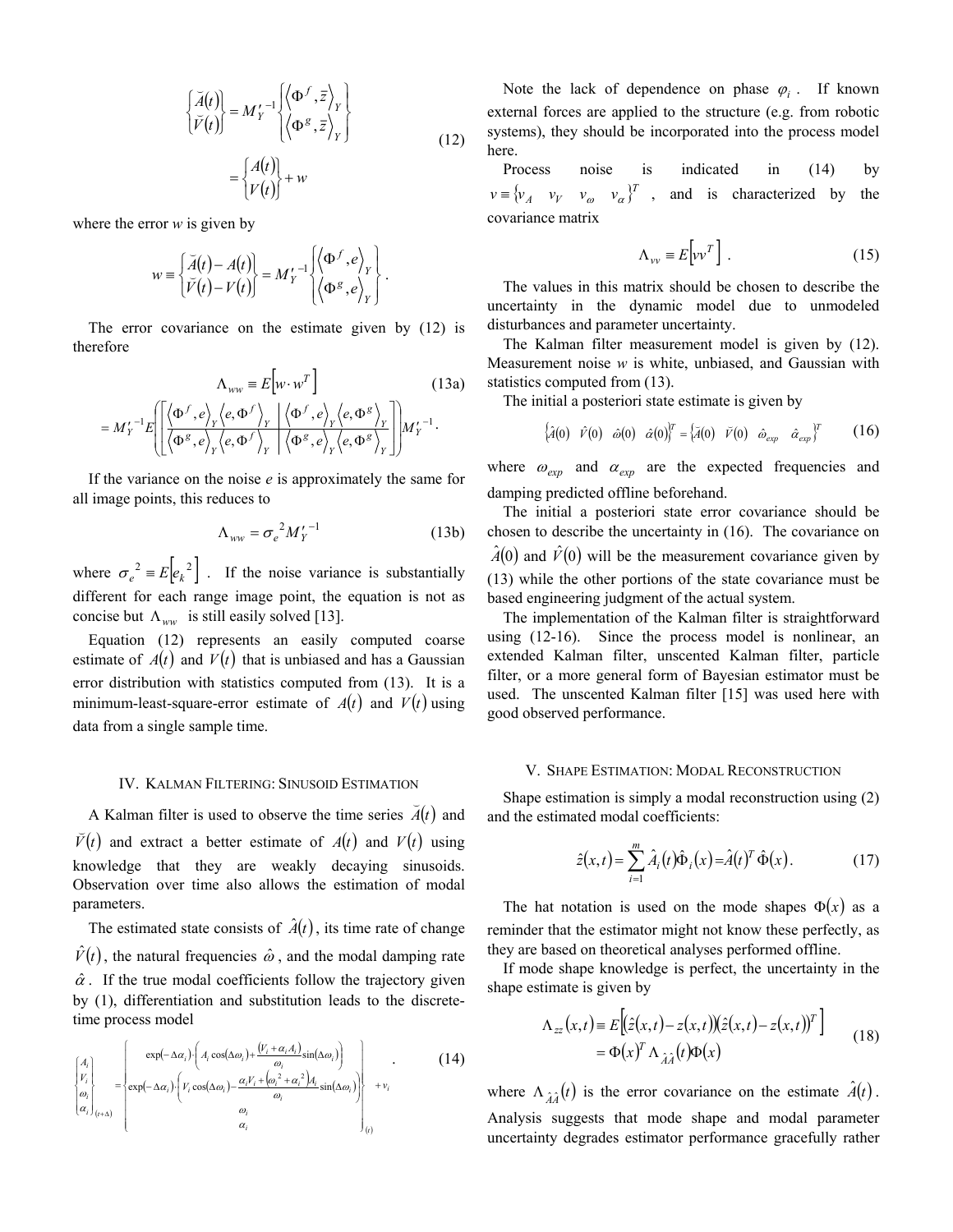than catastrophically [13], however a full discussion of this topic is beyond the scope of this paper.

## VI. EXPERIMENTAL RESULTS

Experiments were conducted using representative structures and sensors to evaluate the performance of the estimation algorithm. A flexible panel measuring 2.5 m long and 0.5 m wide was mounted on air bearings and placed on a highly polished air table as shown in Figs. 3 and 4. One end of the structure is rigidly constrained to ground. Structural vibrations occur in the horizontal plane orthogonal to the gravitation vector. The periods of vibration for the first five modes are approximately 44, 6.8, 2.6, 1.4, and 0.55 s, respectively. This system emulates a space structure reasonably well since it possesses low damping and will sustain vibrations in several modes for many cycles before damping out.

The dynamics of this system can be represented using the Bernoulli-Euler cantilever beam model. Here, the analytical solutions for the mode shapes were used in the estimator, although any method of mode shape determination could have been used (finite element analysis, empirical measurement of a scale model, etc.). Initial guesses for the modal frequencies were taken from very rough (one digit precision) measurements using a stopwatch. Certainly, more accurate a priori estimates of the mode shapes and parameters could have been used; however, these coarse methods were used to demonstrate the estimator's robustness to a priori uncertainty.

For these experiments, a Pulstec Industrial Co., TDS-series 3D laser scanner was used to observe the structure. The scanner was mounted on a robotic manipulator to allow accurate repositioning between experiments (see Fig. 4). The scanner has a field of view of approximately 8 degrees by 7 degrees and typically observes only 5 to 30 percent of the structure's surface area during an experiment. Range measurement noise on the sensor is on the order of 20 mm at a range of 2 m (the approximate distance used in these experiments).

The system takes two scans per second, with even scans sweeping upward through space and odd scans sweeping downward. During each scan, the system gathers approximately 2000 points, distributed over a 400-ms interval. That is, the last point in each scan is captured approximately 400 ms after the first point. Prior to conducting experiments, the time stamps for all points (i.e. the  $\Delta_k$  values in (4) for all *k*) were recorded and provided to the estimation algorithm.



Fig. 3. Schematic of experimental system.



Fig. 4. Photo of experimental system. Laser rangefinder mounted on manipulator arm can be seen in the foreground at left.

Fig. 5 shows typical experimental results for the coarse estimates  $\tilde{A}(t)$  and the Kalman-filtered estimates  $\hat{A}(t)$  for several modes of vibration. Note that the Kalman filter performs effectively like a notch filter and removes spurious signals and bias from the coarse estimates.

Figs. 6 and 7 show typical experimental results for the estimation of modal frequencies and damping. Frequency estimates converged on the order of two periods of the mode being estimated. Here, damping has a comparatively small influence on system dynamics and therefore can only be observed over long time intervals, which explains the relatively slow convergence of these parameter estimates. It should be noted that the observability of parameters declines over time in a damped system such as this. Many of the higher modes damped out too quickly to be estimated with reasonable confidence. Table 1 summarizes the mean and standard deviation of the final parameter estimates for the first three modes, recorded over fifteen independent trials. The frequency values are consistent with direct empirical measurements of the structure. It was difficult to obtain a consistent baseline measurement of damping, however, since it varied somewhat throughout trials due to uncontrollable environmental factors.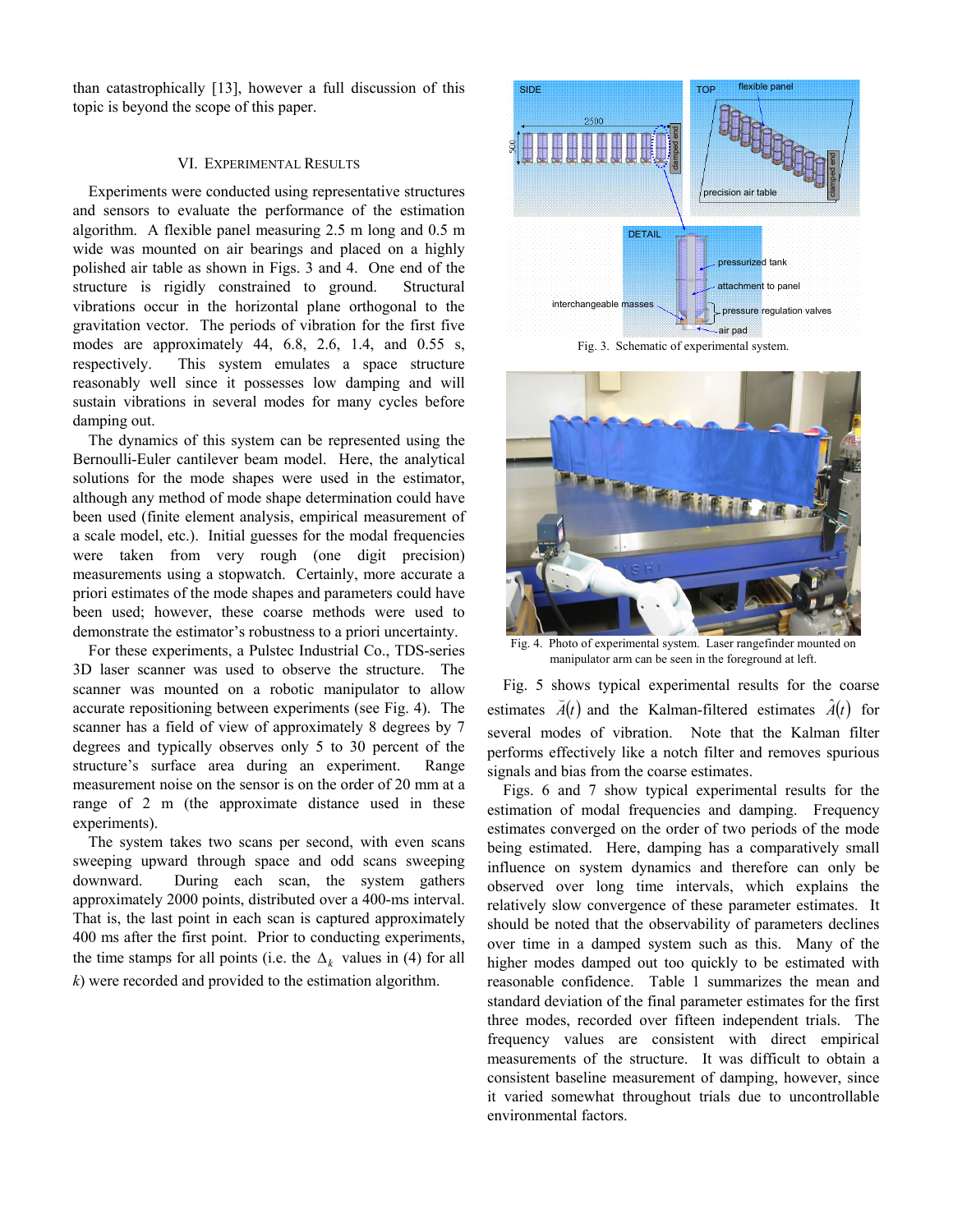

Fig. 5. Coarse estimates of modal coefficients (solid) with Kalman-filtered estimates superimposed (dashed) (experimental results).





Fig. 7. Modal damping estimates (experimental results).

TABLE 1. PARAMETER ESTIMATES AFTER 100 SECONDS OF OBSERVATION, FOR FIFTEEN INDEPENDENT TRIALS.

| mode<br>number | $\omega$ estimate (rad/s) | $\alpha$ estimate (1/s) |
|----------------|---------------------------|-------------------------|
|                | $0.14 \pm 0.016$          | $0.033 \pm 0.012$       |
|                | $0.87 \pm 0.025$          | $0.070 \pm 0.036$       |
|                | $2.44 \pm 0.33$           | $0.146 \pm 0.091$       |

The goal of estimation is more than simply observing structural deformations and parameters, however. Knowledge of the dynamic model and the ability to estimate parameters allows the estimator to *predict* future motions and shape of the structure. This predictive capacity is useful and sometimes necessary for certain planning and control tasks such as robotic rendezvous and docking. Fig. 8 illustrates the estimated motions of the structure under two different situations. The solid line represents the best estimate the filter can achieve, incorporating all measurements from time  $t = 0$ ...100. By contrast, the dashed line shows the estimate if the filter receives measurements only during time  $t = 0...25$  and then predicts the motion for  $t = 25...100$  by extrapolating its last estimate. The predictions can be seen to track the actual motions reasonably well for some time after measurements are stopped. Frequency, phase, amplitude, and damping appear to be estimated reasonably accurately by the time the last measurement is processed. Over time, phase error accumulates due to small errors in the frequency estimate, and eventually the prediction loses synchronization with the actual motions.



Fig. 8. Coefficient predictions when measurements are halted at time  $t = 25$ (dashed). Solid lines effectively represent the actual coefficients, found by using all measurements through time *t* = 100.